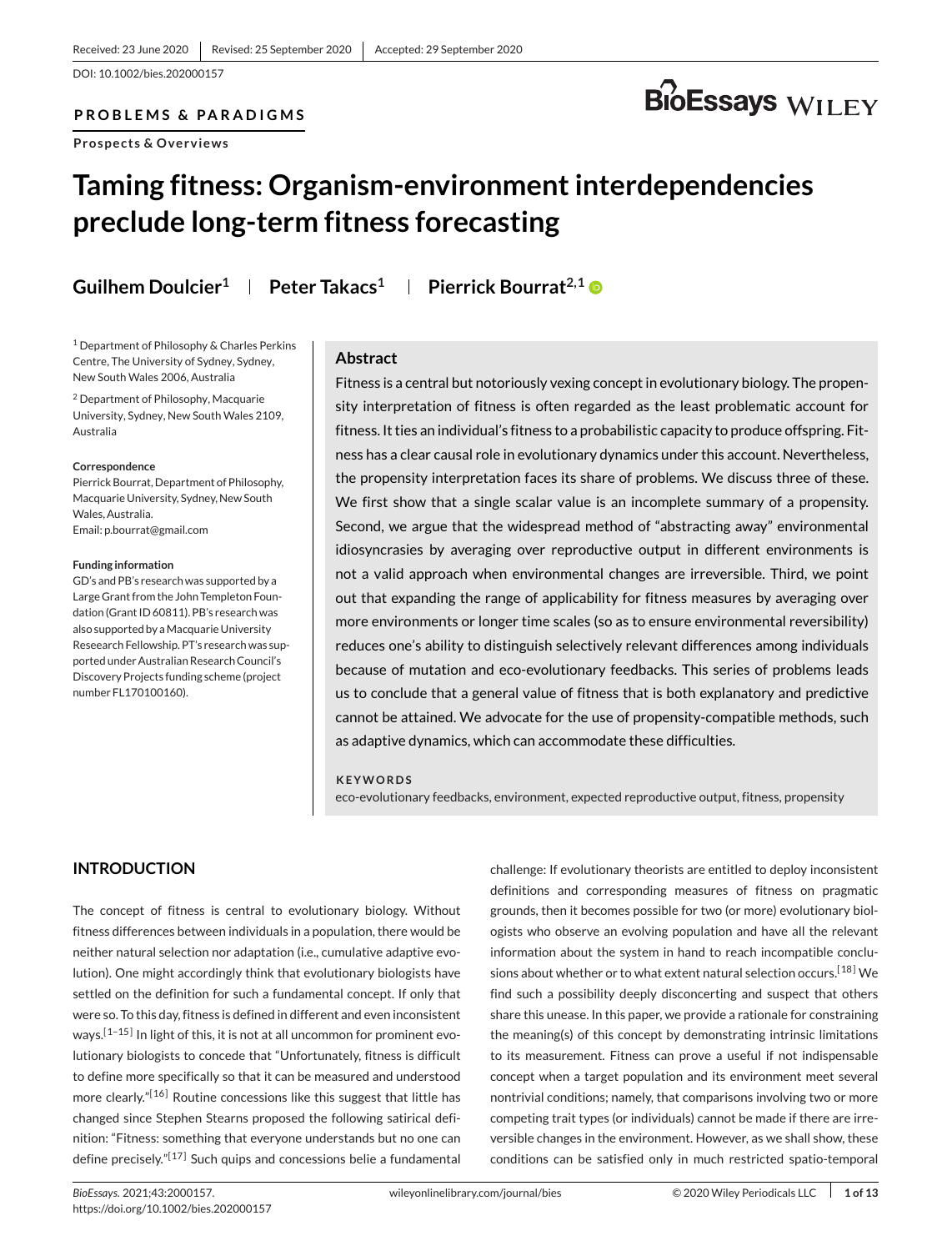partitions of the total (biotic and abiotic) environment. A consequence is that fitness cannot be rightly regarded as a general measure of or "forecast for" an organism's long-term evolutionary success.

## **FITNESS IS NOT ACTUAL REPRODUCTIVE OUTPUT**

Nearly everyone accepts that fitness is associated with a notion of viability that eventuates in reproductive output. A correspondingly intuitive proposal would then be that fitness is nothing more than an individual's actual reproductive output. If, however, one uses actual reproductive output as a definition of fitness, natural selection becomes an empirically unfalsifiable (tautological) concept.<sup>[1,19,20]</sup> The fittest individuals in a population just happen to be those that survive and produce the most offspring irrespective of the reasons for their having done so. Consequently, greater fecundity would no longer be reliable evidence upon which to infer the character states that are better able to meet ecological challenges to survival. As biologists have long known,  $[21-23]$  an individual's actual reproductive output should provide evidence of, while not being an exhaustive definition for, its fitness.

While the foregoing definition of fitness is easily dismissed, another definition must stand in its place. Philosophers of biology have proposed a definition that characterizes fitness as a "propensity" to survive and produce offspring.<sup>[24-29]</sup> Box 1 presents the philosophical context in which the propensity interpretation arose as well as some of the classical difficulties associated with it. On the propensity view, two individuals with distinct character states or phenotypic variants can have different probabilistic dispositions to produce certain numbers of offspring. An individual's actual reproductive contribution is evidence for the expected fecundity of its character state type, which can be compared against extant competing character state types to yield measures of relative or differential fitness. Assuming a uniform environmental background, we can accordingly predict that any individual bearing the character state with higher expected fecundity will be favored by natural selection. We can also account for the fact that individuals with the optimal character state sometimes fail to leave the most offspring since there can always be highly localized environmental fluctuations that prevent an individual from realizing its capacity to contribute the expected number of offspring for its trait type. By way of a crude analogy, assume that vases have different propensities to break when dropped. Despite some types of vase being less fragile on average than others, it would not be inconceivable or even all that surprising if, from time to time, a single vase of a more fragile type did not break when dropped on the floor.

An oft-touted virtue of the propensity interpretation of fitness is that it happens to coincide with a probabilistic account of reproductive outputs. Fitness can accordingly be translated into and from a probability distribution (Figure 1). This welcome feature is often taken as suggesting that there is nothing more to the definition of fitness than the mathematical expectation, expressed as a scalar numerical value, used to denote it.<sup>[26]</sup> But fitness as a propensity makes it a physical property of an individual. It is supposed to be an explanatory (causal)

property of an individual organism rather than an individual type, albeit one that does not admit of direct empirical access and must instead be inferred via statistical means.<sup>1</sup> At first pass, this certainly sounds perplexing since fitness is a quintessentially relational property. The degree of an organism's "adaptedness to" or "fit for" a particular set of environmental challenges is what enables it to survive and reproduce in that type of environment. There is no such thing as fitness *simpliciter*. Propensity theorists do not deny this. Their contention is that fitness ascriptions need not make explicit reference to the specificities of the environment.<sup>[27]</sup> The reference environment, on the propensity interpretation, potentially consists of all possible background conditions that could in principle be sampled by competing trait variants in the long run. In the extreme, it could be construed as unchangeably broad in scope, a "total" environment that presumably functions as a prerequisite for genuine fitness differences that both explain a causal history of competitive success and predict future representation. Any further environmental specification would consequently generate a special case of this all-encompassing reference environment.

Following the propensity interpretation of fitness, natural selection is then the process that leads individuals with the "highest propensity to leave offspring" (i.e., those that exemplify the trait type combinations with the greatest expected fecundity) to increase in relative frequency. When individuals with the highest propensity leave fewer offspring than expected, individuals with the lowest propensity leave more offspring than expected, or individuals with the same propensity leave different numbers of offspring, the evolutionary process at work is not natural selection but drift. Drift is typically derived on the basis of departure from expected reproductive outputs (Box 2b). It measures the extent to which evolutionary change (or the lack thereof) results from so-called "accidents," or the causal factors that filter extant heritable variation in a population indiscriminately.<sup>[63,65-69]</sup>

As definitions of fitness go, the propensity interpretation has been widely acclaimed by philosophers of biology. Much of the support it has drawn is due to its apparently seamless accommodation of the statistics and probability theory that biologists deploy to measure fitness. We now introduce three difficulties that arise directly from the mathematical methods on which the propensity interpretation depends.

## **PROBLEM 1: THE FAILURE OF REPRODUCTIVE EXPECTANCY**

Even though depicted as having an objective physical reality on the classical propensity interpretation of probability,<sup>[70]</sup> propensities differ from other quantities like mass or size in that there is no scale or unit of measure for them. Propensities, in general, do not admit of direct measurement. One can only access the outcomes of trials (e.g., the side on which a coin falls, whether the vase is broken, or the actual reproductive output of an individual) as well as some of the physical properties of the system generating them (e.g., the shape of the coin, the composition of the vase, or the traits of the individual). Assigning numerical values to a propensity, then, is necessarily an indirect inference. This inference depends on statistically combining sequences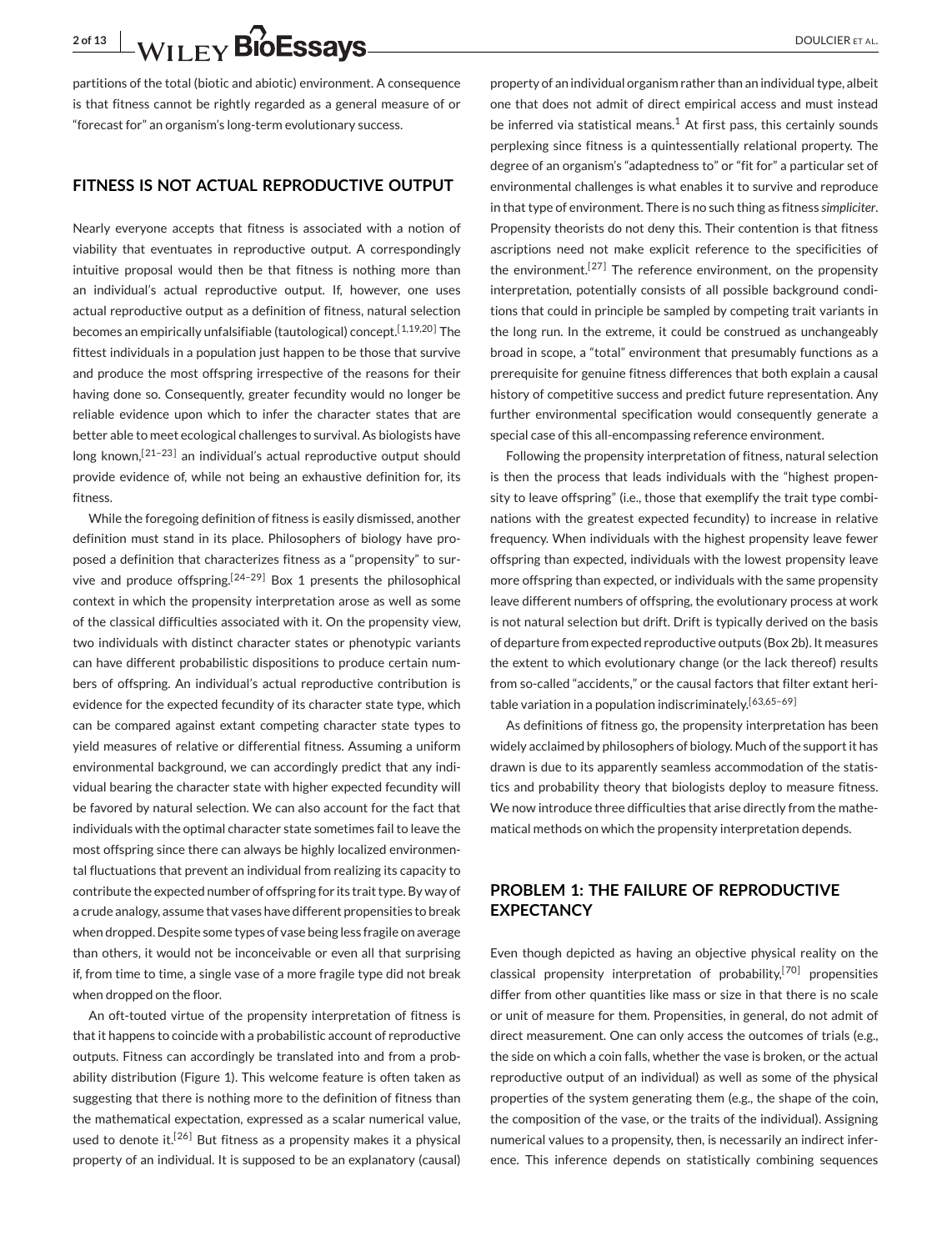#### **BOX 1: Philosophical Context**

Any analysis of fitness should account for two features of this concept. On one hand, fitness is invoked as a causal parameter in explanations for why some character states or trait variants (and the organisms that exemplify them) are more prevalent than competing character states or trait variants in a population. On the other hand, adequate measures of fitness should provide the means by which to accurately predict the direction and magnitude of relative frequency changes due to natural selection. While these can be seen as distinct projects (i.e, definitional analysis versus mathematical measurement).<sup>[30]</sup> philosophical discourse has nevertheless concentrated on whether an explication of the concept can satisfactorily capture both features.

Philosophical debate about fitness comes to the fore with criticisms lodged by Smart.<sup>[31]</sup> Manser.<sup>[32]</sup> and perhaps most of all, Popper.<sup>[19]</sup> Popper, for instance, noted that if the fittest are just those that survive and reproduce in greater number, then evolutionary theory is unfalsifiable because the central notion of fitness is tautological. If the "fittest" are defined as, for example, "those that produce the most offspring," then those that happen to produce the most offspring must always be deemed the fittest without regard for whether that reproductive success is in fact due to their actually being better adapted to the challenges posed by the selective environment. Much the same problem had already been laid bare by Scriven,<sup>[20]</sup> who, using an example involving identical twins who exhibit different viability, shows why *actual* or *realized* fitness cannot suffice as a definition of fitness even if it is occasionally an adequate estimate of fitness. Such difficulties prompted some, Williams<sup>[33]</sup> and Rosenberg<sup>[34-36]</sup> in particular, to argue that fitness is best construed as an undefined theoretical primitive. At the time, however, most philosophers of biology found this suggestion wanting.

Brandon<sup>[24,37]</sup> and Beatty<sup>[26]</sup> recognized that any adequate explication of fitness had to be empirically sensitive to actual reproductive output, which is, of course, the evidentiary basis for fitness estimates, without being exhausted by actual lifetime fecundity or viability. Beatty's and Brandon's proposals shared two key components. The metaphysical or ontological component depicts fitness as a probabilistic dispositional property or "propensity." Fitness is thereby an intrinsic and objective feature of a token organism, albeit one that typically finds expression only in the organism's relation to a specified selective environment. The epistemological component acknowledges the mathematical means by which to measure this propensity. It is estimated via the statistical expectation for a character state, or a probability weighted average over reproductive outcomes for a trait variant after a specified period.

This was seen by many as a major insight. It permitted individual organisms exhibiting a character state to deviate from the statistical expectation for that type, while maintaining the capacity to explain why on average some character states did better than others in a homogeneous selective environment. And it apparently provided firm causal and explanatory footing for fitness as a property of individual organisms, the basic constituents of the populations whose dynamics are targeted by evolutionary explanation. Moreover, it was faithful to the practice and methods of biology.

Problems nevertheless arose for the propensity interpretation. The most pressing difficulties can be traced back to work by the theoreticians Thoday, Gillespie, Levins, and Lewontin.<sup>[38-43]</sup> With an appreciation of these contributions, Beatty, Brandon, and Sober<sup>[25,44,45]</sup> each showed how assigning a single, unchanging numerical measure of fitness could generate an erroneous estimate for the fitness of a character state and, therefore, relative fitness differences. Equating the expectation with arithmetic mean offspring contribution, for example, clearly failed to take account of crucial information about intra- and intergenerational reproductive variance among competing character states. Higher mathematical moments of statistical distributions (e.g., skew, kurtosis, etc.) pertaining to offspring output might likewise generate inconsistencies. Nor could these inadequacies be casually dismissed as mere mathematical artefacts. The mathematical models unambiguously represented biologically real and important phenomena; namely, (1) demographic stochasticity (i.e., within and between generation differences in number or timing of offspring) and (2) environmental stochasticity (i.e., fluctuations in the biotic and abiotic components of the selective environment).

Without sufficient means for measuring fitness, worries about the already contentious metaphysical status of fitness as a propensity motivated some to dispense with the propensity interpretation altogether. By way of example, advocates of the so-called "(merely) statistical interpretation" of fitness argue that fitness is predictive but neither causal nor explanatory.<sup>[46-51]</sup> On this view, fitness estimates do not correspond to the intrinsic, inheritable causal basis of the success or failure of individuals. Fitness measures are instead post hoc redescriptions over a virtually unlimited number of token causal events that influence survival and reproductive outcomes in finite populations. Others who are no less sceptical of propensities, such as Abrams,<sup>[52–54]</sup> have proposed more moderate alternatives that do not jettison the explanatory ambitions of the concept.

Despite several spirited rejoinders,<sup>[55,56]</sup> those who sought to defend a causal interpretation of fitness were somewhat at a loss until a new mathematical foundation for the propensity interpretation was developed by Pence and Ramsey.<sup>[27]</sup> Working with Ramsey's notion of "Block fitness,"<sup>[28]</sup> they drew on a mathematical framework known as "adaptive dynamics."<sup>[8,57]</sup> Adaptive dynamics is an extension of evolutionary game theory to dynamic ecological scenarios that rely on feedbacks. Doing so enabled them to resolve several of the outstanding difficulties associated with demographic and environmental stochasticity. The fitness function derived by Pence and Ramsey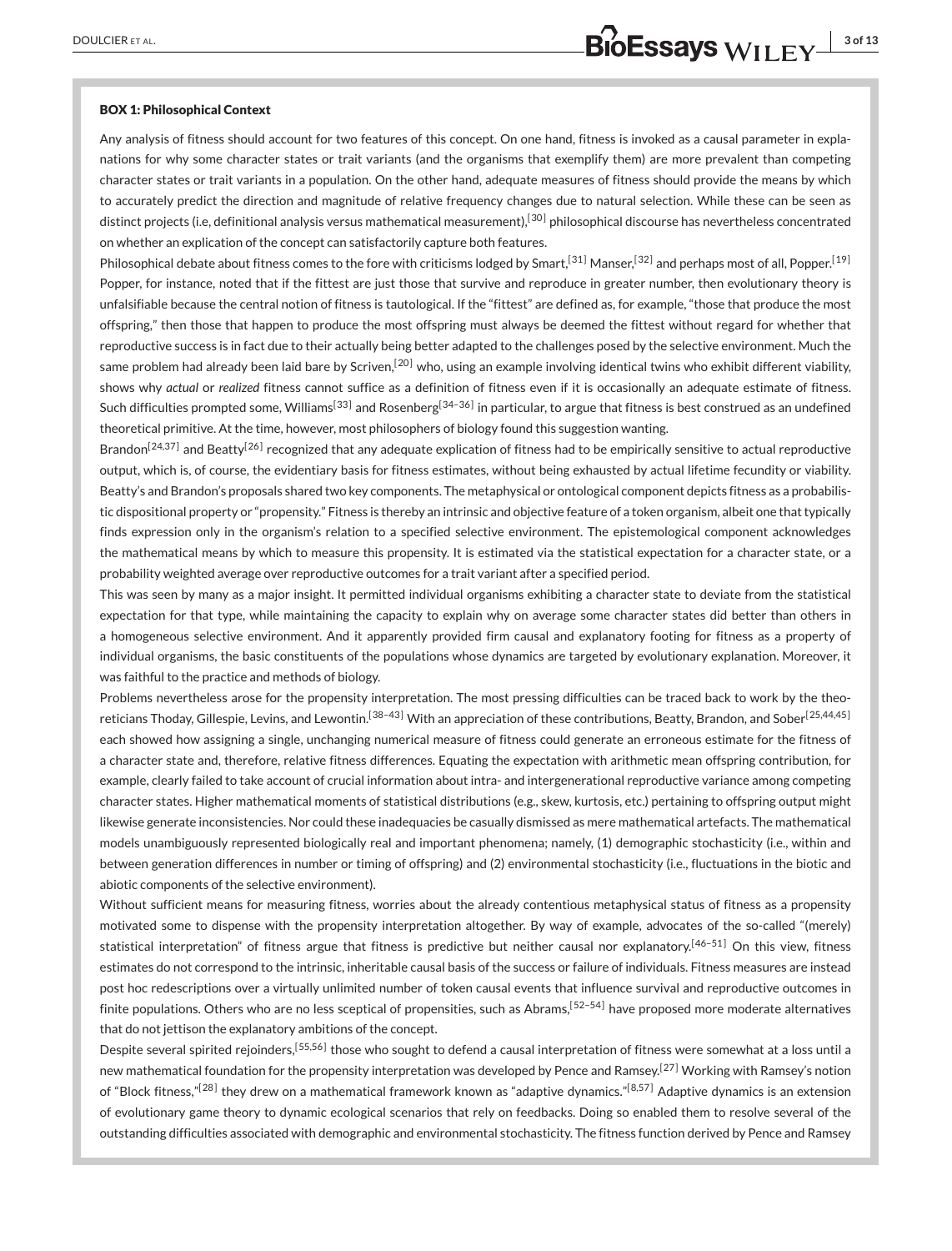#### **BOX 1: Philosophical Context**

generates a static scalar value of fitness (*F*) for any individual in a population by exploiting a massive multidimensional state space that they call "Ω." It consists of all the possible lineages to which a token organism, identified via its genotype, might give rise. This function can preserve a static value of individual fitness in the face of many challenging and ubiquitous selective scenarios when certain nontrivial provisions (see Sections 4 and 5) are met. For a more comprehensive overview and discussion of fitness in the philosophy of biology, see Rosenberg and Bouchard.[15 ]



**FIGURE 1** Propensity to produce offspring is a physical property of the relation between an individual and its environment. The physical characteristics of an individual and its environment generate a propensity to produce offspring. Just as a force like weight (a physical relational property of an object and the earth) is represented mathematically by a vector, a propensity can be represented mathematically by a probability distribution, such as the probability of leaving *x* offspring during the lifetime of the individual. A probability distribution can be summarised by a few key properties (such as its moments, i.e., means, variance, kurtosis), but this characterization is generally incomplete

of outcomes or insight into the physical structure of the system.<sup>[71]</sup> Unfortunately, the exact relationship between the physical properties of individuals and their respective reproductive outputs is currently beyond the ken of biology, perhaps with the exception of what transpires in the simplest of ecological and laboratory scenarios.<sup>[72]</sup> In practice, fitness is thus often condemned to be inferred merely on the basis of actual reproductive output.

A propensity is often represented by a single privileged number, namely its expected value. The expected value of a probability distribution is defined as the average of outcome values weighted by their probability. It is often preferred over other scalar descriptors (e.g., median, maximum, variance, kurtosis, or a combination of these) as a first approximation of an outcome distribution because of properties that follow directly from the axioms of probability theory. The "law of large numbers" is particularly important in this regard. It states that the average of independent samples from a distribution will converge toward its expected value. This consequence is independent of the philosophical justifications (epistemological vs. metaphysical) for applying the axioms of probability. The expected value correspondingly plays a central role in both statistical inference (e.g., parameter estimation) and projection.<sup>[73,74]</sup>

But identifying a propensity with its expected value can be just as misleading as identifying fitness with realized reproductive output (as discussed in the previous section). When considering simple dichotomous events, identifying a propensity with its expected value is not only intuitive but sensible. This is so because there is little loss of information: the whole distribution can be perfectly described by a

single number. By way of illustration, the propensity interpretation of the fairness of a coin correspondingly reduces this probabilistic quality to a unique expected value: 0.5 (provided that we assign to each side the numerical value 0 and 1). The expected outcome must be 0.5 in order for a coin to be deemed fair. Contrast this with the propensity interpretation of fairness for a six-sided die (Fig. 2). The fairness of this die cannot, in similar fashion, be reduced to an expected value of 3.5. For even a die that can fall on nothing other than one and six yields this expected value. Such a die, however, is conventionally unfair or "loaded." Propensity and expected value can thus come apart. The expected value only defines a probability distribution uniquely when considering dichotomous outcomes or when the shape of the distribution is constrained by a one-parameter model. Unfortunately for the problem of fitness, an individual's reproductive output—number of offspring—is neither dichotomous nor constrained by a unique model. Therefore, it cannot be reduced to a single number.

The foregoing discussion demonstrates that expected reproductive output should not be hastily equated with fitness as a propensity to reproduce. It can misleadingly conceal the complexity of a probability distribution.<sup>[25]</sup> An expectation may nevertheless be used as a legitimate, meaningful, and simple summary of this propensity. In the following section, we direct attention to cases in which such a single-valued, scalar measure proves to be a reliable quantification of individual reproductive propensity for causal explanations of evolutionary dynamics. This will show that there is much worth retaining in the propensity interpretation of fitness even if some of its ontological commitments are deemed extravagant.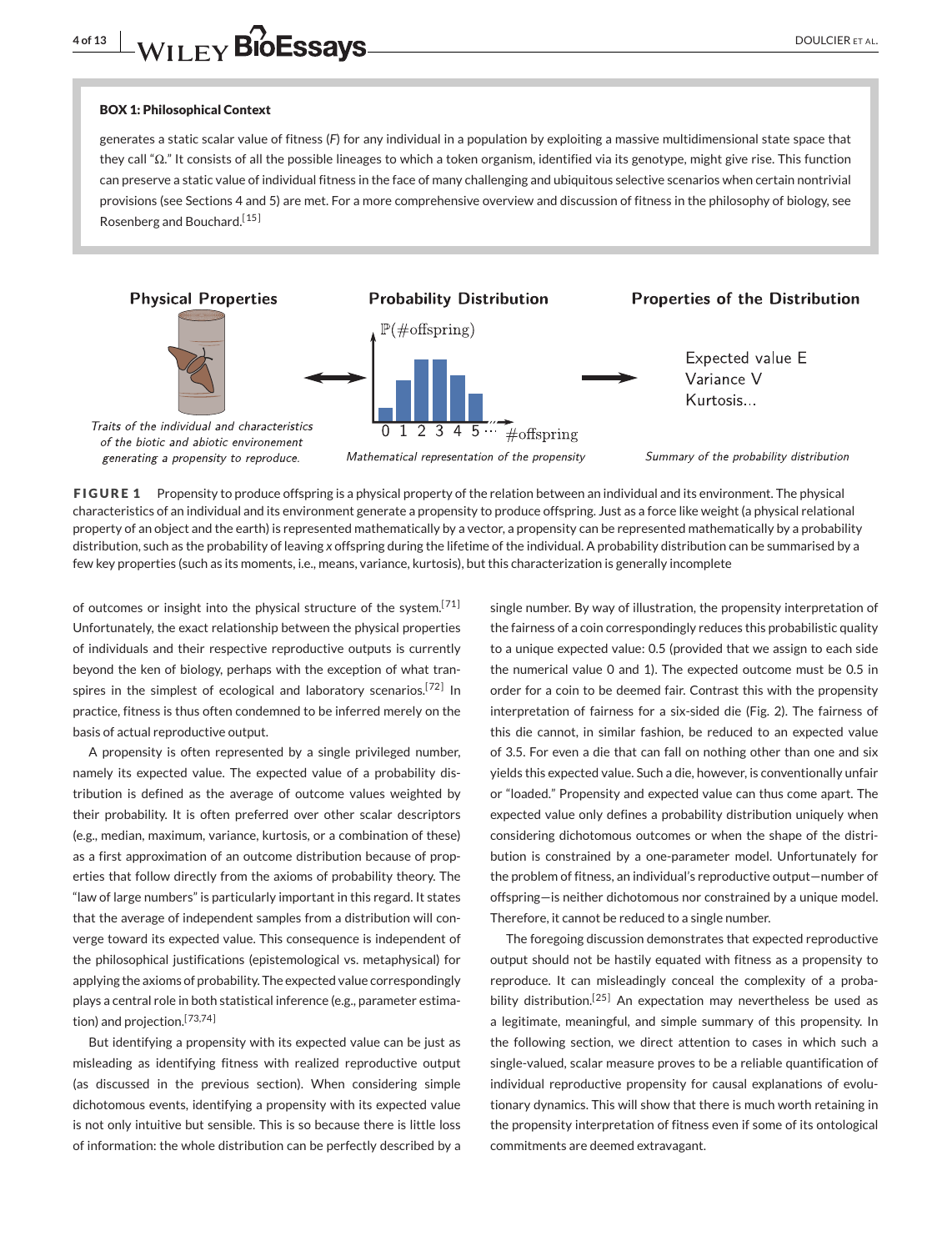

**FIGURE 2** The expected value does not capture the full propensity. In this example, both dice have the same expected outcome (Score *S* of 3.5), but only the blue one is conventionally considered fair, while the second is "loaded". The die's propensity to be fair cannot be summarized by a single scalar value. See main text for details



**FIGURE 3** Die-and-Coins Game. In this game, a player earns a point if the outcome of the coin toss matches their bet (heads or tails). The game is played with two biased coins (red and blue). The coin actually used for play is determined by casting a die. This game is explicitly designed as an analogy for a simple ecoevolutionary scenario wherein each player is a peppered moth with a given pigmentation (melanic or light). A moth gains an advantage (survival due to camouflage from predators) only if they land on similarly coloured bark. The forest is either overwhelmingly composed of light or dark birch trees depending on an exogenous factor such as the presence of a factory. See main text for details

## **PROBLEM 2: ENVIRONMENTAL AVERAGING CAN LIMIT PREDICTIVE EFFICACY**

Fitness measures should facilitate predictions concerning the fate of evolutionary systems, such as the frequency changes for individuals of a given type. This is typically achieved by computing a projection of the future population size from the long-term reproductive output of individuals.<sup>[75]</sup> Yet, as demonstrated in the previous section, reducing a probability distribution to a single scalar value only suffices in the most simple dichotomous cases. Despite this difficulty, fitness is still often deployed in the form of a single number, typically the *arithmetic mean* of the exponential growth rate of a type in a population across possible environments. The fittest type or individual is accordingly the one with the highest mean exponential growth rate. In Box 2a, we explain why

this value is mathematically equivalent to using the *geometric mean* of expected reproductive output in discrete-time models like those that feature in the philosophical literature.<sup>[44,45]</sup> But the (exponential) growth rate used for projection must hold true for the period of time under consideration if it is to render an accurate prediction. Problems can arise if the environment changes over this time period in a way that affects an individual's long-term reproductive output.<sup>[76,77]</sup> One way to sidestep this complication is by computing the exponential growth rate in an idealized "average" environment (i.e., averaging over all the environments encountered by the individuals, weighted by their relative frequency). In this section, we show how irreversible changes in the environment can preclude this approach.

To see why this is so, consider a simple game played with a die and two coins (Figure 3). The two coins are biased in such a way that the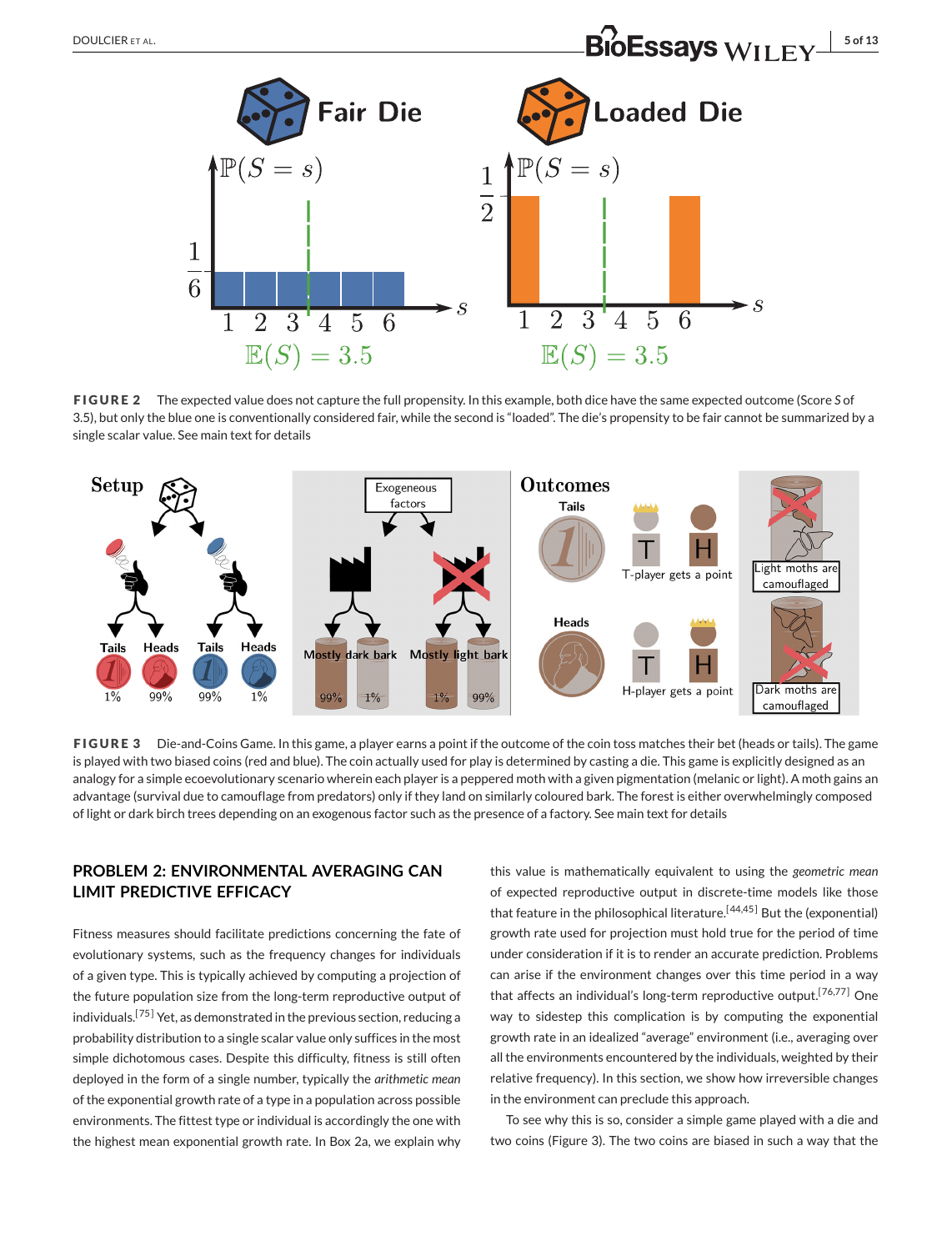



**FIGURE 4** Two variants of the die-and-coins game. Game 1: (a) The die is cast at the beginning of each round, so there are no irreversible changes in the color of the tossed coin. (b) The future long term average score of a player (i.e., the limit for increasing n values of *Yn*, the average score of a player at round *n*) does not depend on the specifics of the present. And the actual average score always converges toward its expected value E. (c) Independent repeats of Game 1 can be predicted using the law of large numbers. For any given round *n*, the average outcome of many independent repeats Y<sub>n</sub>(1), Y<sub>n</sub>(2), … converge toward the expected value E<sub>n</sub> of the n-th round. Game 2: (d) The die is cast once at the beginning of the game. There is an irreversible change in the colour of the tossed coin. (e) The future long term average score of a player depends on the specifics of the present and does not converge toward its expected value *E*. (f) Independent repeats of Game 2, like with Game 1, can be predicted using the law of large numbers. An interactive version of this figure is available assupplementary material

red coin almost always falls heads while the blue coin falls predominantly tails. The die is used to decide which of the two coins will be tossed. Each player is assigned a side of the coin at the beginning of the game and earns a point each time the outcome of a toss matches their respectively assigned side.We will accordingly refer to the "heads player" ("tails player") as the player who earns points whenever heads (tails) is revealed.

This game is designed to parallel the classical evolutionary scenario involving industrial melanism in peppered moths (see caption of Figure 3).<sup>[78,79]</sup> Dark and light phenotypes are equivalent to heads and tails players in this game, while the colour of the coin that is tossed refers to the nature of the environment in which the moths live. A lighter birch tree forest overwhelmingly favors the light moths that are camouflaged on the light bark, just as the red coin gives an advantage to the heads player. Each coin toss represents an event in the life of a peppered moth that affects its reproductive output (e.g., encountering a predator). Earning a point in the game should be interpreted as reaping the benefit of a favourable event (e.g., evading a predator) . The die represents exogenous factors that constrain the environment, such as the presence or absence of a nearby factory.

Just as the lifetime reproductive output of an individual is the result of many events, this game is one that is decided over many rounds. In the following, let *Xn* be the score of the heads player at round *n* and let  $Y_n = \frac{X_n}{n}$  be the average score per round for this player. The experimental arrangement of the game (i.e. the physical characteristics of the die and coins, along with the rules of play) generates a propensity for this score  $(Y_n)$ , one that is captured by a probability distribution that maps each possible score value of *Yn* to a specific probability value [the set of  $P(Y_n = y)$  for all values of y].

First, consider a set of rules (Game 1, a) in which the die is cast at each round, leading to a potential change in the colour of the coin at

each round. For instance, assume that the red coin will be used whenever the die shows an even number, while the blue coin will be used whenever the die shows an odd number. Provided that the die is fair and that the coins are biased in equal but opposite ways (i.e., symmetrically), the expected value of the average score per round for a player is 0.5. During a game, the outcome of a particular round  $n, X_n$ , can be considered an independent sample of a single probability distribution*D*. By the law of large numbers, the long-term average score of the player, *Yn*, converges toward *E*, the expected value of *D*, which is 0.5 (Figure 4b). Note that this prediction is true no matter what the outcome of the first toss. From the biological standpoint, this fitness value is adequate no matter what the initial state of the forest.

This may seem like a highly unrealistic setting, as the environment at one time is independent from the environment at a previous time: the color of bark in the forest may completely change between rounds. Metaphorically, the environment has thus far been characterized as if it had no memory of its prior state(s). A less artificial picture would introduce historicity in the environment. Let us entertain this possibility by considering another version of Game 1 in which the rounds are not independent (not represented in Figure 4). This would be the case if, instead of allowing the die to determine which coin is used at each round, the coin used between two rounds remains the same unless the result of a die roll is six, in which case the coin is changed (from red to blue or vice versa). In such a situation, a unique scalar value that accurately predicts the long-term average score irrespective of the present state can be obtained, but only if coin-color change (i.e., reversibility) remains an open possibility (i.e., there is a non-zero probability of change). However, the law of large numbers alone no longer suffices to justify this claim. It must be supplemented with results from Markov chain theory.<sup>2</sup> The mathematical subtleties of this supplementary theory need not distract us from the crucial point here: if there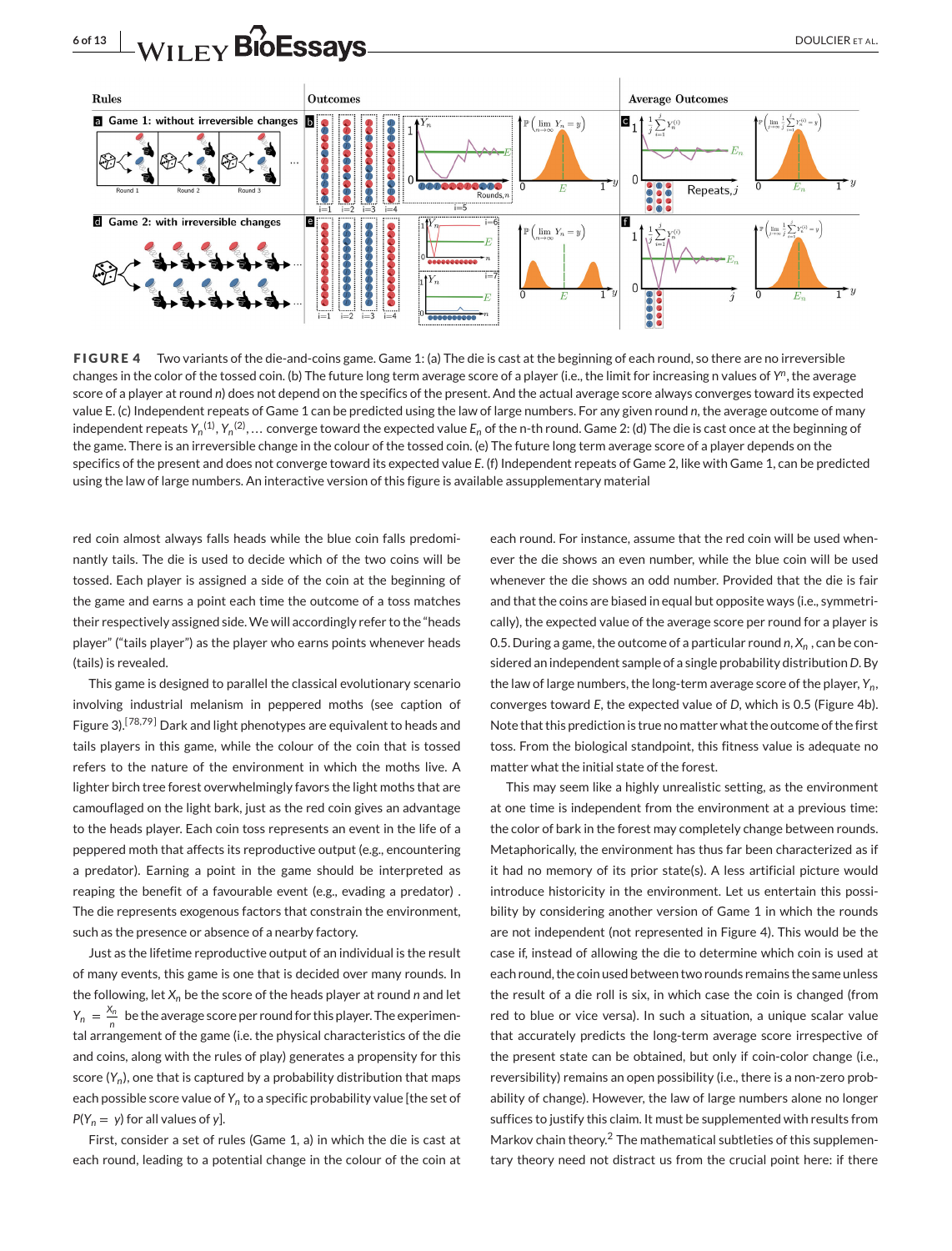are no irreversible changes in the environment, the average score per round converges in time toward a unique value, no matter what the specifics of the present (i.e., the first few tosses). This single value is the average score of the player, weighted by the probability that a given coin is used in the long term, a value that is in turn determined by the actual bias of the die (i.e., given by the stationary distribution of the Markov chain). It is independent of the initial conditions (i.e., whether the game started with a blue or red coin). Provided one knows the relative probability of the forest being dark or light in the long run and that the forest never changes irreversibly, one can accurately predict the long term success of a moth regardless of the current state of the forest.

Now, consider a new set of rules (Game 2, Figure 4d) under which the die is cast just once before the first round. The color of the coin never changes in this version of the game. This mirrors a scenario in which there is irreversible change to the environment, as might be the case if a light birch forest was forever darkened once a nearby factory opened. Since the coin-color remains constant for the duration of an entire game, the long-term average score for a given player cannot be accurately predicted by averaging over the two exclusive sets of trials involving *only* red coins or *only* blue coins.<sup>3</sup> If the forest were to become irremediably dark, averaging the success of moths over all possible environments (i.e., both dark and light forests) would likewise only worsen the prediction by including information about potential rates of success in unreachable light environments (Figure 4e). In this scenario, no unique scalar value can discount the specifics of the present and accurately predict the future. In Box 2b we explore the links between Game 2 and the notion of drift.

Note here that if one were to repeat Game 2 several times (indexing the independent trials by  $i = 1, 2, ...,$  like so $Y_n^{(1)}, Y_n^{(2)}, ...$ ) and, then, take an average of the average score per round computed at round *n*, the value (the average of the $Y_n^{(i)}$  for all values of *i*) would always converge toward a value *En* as *i* increases (Figure 4C, 4f). Note also that *En* converges toward *E* as*n* increases. This higher-order form of convergence is an immediate consequence of the independence of the games and hinges on the law of large numbers. But interpreting a biological scenario as conforming to this type of convergence comes with pitfalls. Prominent among these is that doing so requires, as just mentioned, assuming complete independence between repeats of a game and thus the absence of irreversible changes in the environment. The previously discussed limitations pertaining to the independent variant of Game 1 accordingly resurface.

The various die-and-coin games discussed above, as well as their biological equivalents, lay bare an important caveat for any attempt to predict the outcome of a dynamic process via a single scalar value. Namely, these show why a fitness value must assume the absence of irreversible changes in the environment (see Figure 4a–c) or else ensure its own inadequacy (see Figure 4d–f). Yet, as we shall show in the next section, most environmental scenarios appear to be approximately irreversible. This presents a daunting challenge that threatens to undermine any general measure of fitness.

## **PROBLEM 3: MUTATION-INDUCED TRADEOFFS BETWEEN SCOPE AND RESOLUTION**

The criticism lodged in the previous section should not be taken as sounding the death knell for fitness measures that average over all possible environments. It merely shows that under some conditions, such as for irreversible environmental changes (Game 2, Figure 4d), accurate prediction is unachievable. But if we assume that, at each time step, the factory has a nonzero but very small chance of either closing if it was present (i.e., lightening the dark trees) or appearing and opening if it was absent (i.e., darkening the light trees), then the average growth rate value over all possible environments considered constitutes a fitness measure that holds true *in the long run* (Figure 5a).

There is, however, a major drawback with this approach, one that stems from the fact that organisms can mutate. Recall that a desideratum for any scalar fitness measure is that it should both predict the evolutionary dynamics of a population and permit comparing the success of different individuals or phenotypes. Consider, again, the example involving peppered moths in this context. Achieving as much would require comparing the fitnesses of types in all possible environments (i.e., abstracting away the color of the bark altogether), which in turn presumes that we already know the respective reproductive outputs of those types in each environment of interest (on light vs. dark bark). Doing this in a way that maintains predictive accuracy compels us to examine a timescale at which the colour of the bark is reversible and, then, compute a weighted average of fitnesses over that timescale. Such a situation is depicted in Figure 5a. In this figure, the timescale under consideration ensures environmental reversibility. The factory is present, then absent, and finally present again, while corresponding changes to the colour of bark ensue. There is no mutation in this scenario; surviving moths always breed true to form. Consequently, in the long run, the average growth rate of each type of moth converges toward a value that averages their growth rate on light and dark barks weighted by the proportion of time spent on each color of bark (just as *Yn* converges toward *E* in Game 1).

By explicit contrast, mutation between types is a possibility for the scenario shown in Figure 5b. This scenario is otherwise identical to that depicted in Figure 5a. Over a timescale at which both environments are accessible, it is reasonable to assume that some descendants of any focal individual would mutate so as to express the alternate phenotype. Even if we assume a high level of fidelity between generations and stipulate that there is no extinction, the initial phenotype of an individual becomes increasingly irrelevant as the number of generations considered increases. Assuming the possibility of mutation, the longterm number of descendants becomes a function of all the phenotypes that are potentially accessible via mutation within all of the potentially accessible environments. Since the effects of both initial phenotype(s) and initial environment(s) become diluted in the long run, any fitness value obtained by this approach maintains its predictive integrity only by glossing over the fitness differences between the competing types. Consequently, in the long run, the average growth rates for both types of moth converge toward the same value.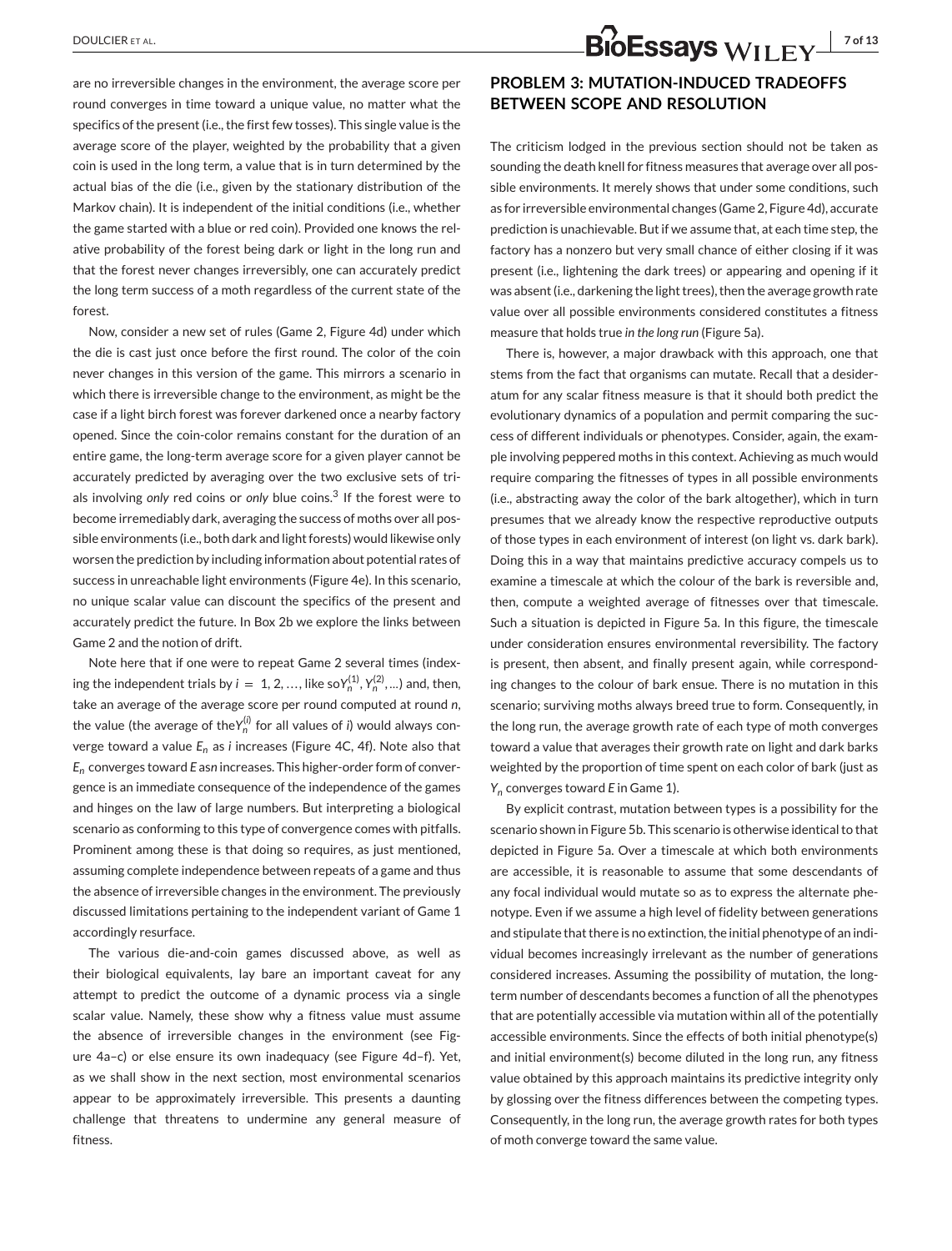#### **BOX 2: Arithmetic Mean, Geometric Mean, and Drift**

This box discusses two topics related to the concept of fitness that have featured in the philosophical literature, namely the use of geometric mean as opposed to arithmetic mean to compute fitness and the concept of drift.

#### **a) Fitness: Geometric or Arithmetic mean?**

As argued in Section 3, it is impossible to exhaust the information of a probability distribution more complex than a Bernoulli trial (i.e., with a binary outcome) with the mean of a single scalar value. While it is impossible to capture the entirety of the distribution, it is possible under some assumptions to accurately capture a relevant behaviour of the lineage spawned by the individual with a single scalar (provided that descendants behave similarly to the ancestor). Often the long run growth rate of the logarithm of the population is used.<sup>[27,57]</sup>

Why use the growth rate of the *log-population* and not the growth rate of the population ? The reason is that populations do not grow linearly but geometrically (or exponentially if modelled in continuous time). There is accordingly no way to define a growth rate of the population as the slope of a line. Although rarely explicit, what most practitioners actually refer to when using expressions like "growth rate of the population" is the growth rate of the *log-population*. This ambiguity also accounts for the occasional reference to the geometric rather than arithmetic mean in the philosophical literature.<sup>[45]</sup>

A numerical example much like the one provided by Beatty and Finsen makes this point evident.<sup>[44]</sup> If an individual of a particular type produces two offspring and each of these offspring produce four grand-offspring, this is equivalent to a situation in which individuals produce (2  $\times$  4 )<sup>1/2</sup> =  $\sqrt{8}$  = 2.83 offspring each generation, not  $\frac{2+4}{2}$  = 3offspring. This becomes obvious if one notes that the progenitor has eight grand-offspring, as if the population was multiplied by the geometric mean  $\sqrt{8}\,$  each generation (e.g.  $\sqrt{8}\,\times\sqrt{8}\,=\,8$ ) rather than the arithmetic mean 3 (e.g. 3 × 3 = 9). Consequently, the proper way to *average* a geometric growth rate is to take the *geometric mean* of the multiplicative terms. In log-space, however, the *arithmetic mean* gives the correct result: the log of the population increases by  $\frac{ln(2) + ln(4)}{2}$  each generation (for a total increase of  $ln(8)$ ).

This result should not be surprising since fitness computed using the arithmetic mean of the log-population increase is strictly equivalent to computing it with the geometric mean of the population multiplicative terms in the sense that  $e^{\frac{\ln(2)+\ln(4)}{2}}=(2\times4)^{1/2}\ =\ \sqrt{8}$  by the basic properties of the log function. This is always true for multiplicative processes regardless of their deterministic or stochastic nature: the arithmetic mean of the exponential growth rate is equivalent to the geometric mean of the multiplicative growth rate. However, in the absence of intergenerational fluctuation (i.e., when the population is multiplied by *m* every generation), the arithmetic and geometric means are equal  $(\prod_{i=1}^{n} m)^{1/n} = \frac{1}{n} \sum_{i=1}^{n} m = m$ , so this distinction is unnecessary.

#### **b) Drift and Expected Values**

Drift is an elusive concept in evolutionary theory as it refers to different phenomena that have to do with chance.<sup>[81]</sup> It has been proposed as a causal process as well as an outcome.<sup>[82]</sup> A classical way to represent drift is to think about identical twins exhibiting the same trait type, one of whom is struck by lightning while the other survives to produce offspring.<sup>[20,83]</sup> "Accidents" like this show that an individual's actual reproductive output can diverge from the expected output for its type. Such an instance of drift is an example of *sampling* drift.<sup>[84]</sup> The random sampling of individuals induces a departure from the expected outcome. By way of analogy with Game 1, a case of sampling drift would occur when a player experiences an unexpected sequence of heads or tails. Sampling drift has a particularly strong effect in small populations, just as the effect of an individual struck by lightning in a population consisting of four individuals is more noticeable than it would be were it in a population of one-thousand. It is largely for this reason that random drift is of prime importance in situations known as population "bottlenecks" (e.g., founder's effect) but typically negligible in large populations.

Game 2 also shows a deviation from expectation: the actual score of any player never converges on its expected score. Such an event is random insofar as it depends on the roll of a fair die and can arguably be classified as a form of drift. However, the mechanism producing drift here is qualitatively different from the sampling form of drift discussed above. The effect of the factory's closure (initial roll of the die) on the evolutionary trajectory of the moth variants is *not* negligible even in a large population. The fact that the die is rolled just once explains why trajectories are unrepresentative of the die's expectation. Moth population size is not explanatorily relevant here. This source of random drift can nonetheless be compared to other sources of stochasticity by referring to the *effective* population size. Given a deviation from expectation stemming from an unknown "drifty" process (e.g., variance in allele frequency), the effective population size represents the census size that a population adhering to the assumptions of a model in which there is only sampling drift (e.g., the Wright-Fisher model,<sup>[23]</sup> but other models could be used) would have if it were to display the same deviation from expectation. Increased environmental noise usually results in reduced effective population size. But it is important to note that relying on effective population size to characterize the level of drift in a population does not provide any insight into the mechanism(s) producing the deviations from expectation.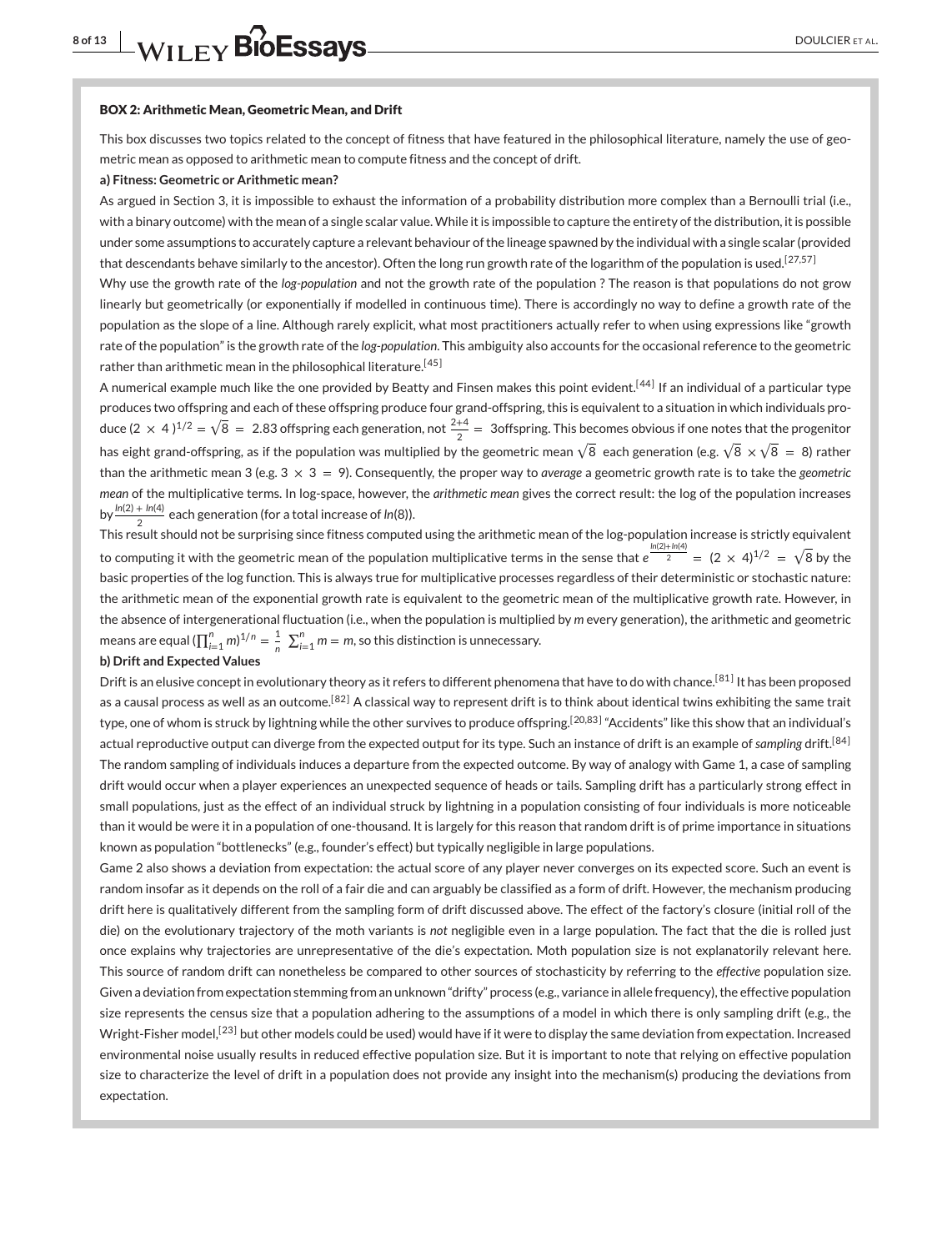#### **BOX 2: Arithmetic Mean, Geometric Mean, and Drift**

The foregoing implies that census population size and drift can be decoupled when attempting to give a mechanistic description of drift. This point, with a few exceptions,<sup>[63,69,85]</sup> has too often been missed in the philosophical literature. It can also be made from an individual organismic perspective. Any source of environmental heterogeneity can increase the variance in a given type's propensity to reproduce by decreasing the chance that the individuals constituting the type realize the "lives" (reproductive outcomes) that they do. Grant Ramsey calls this property of individuals "driftability."[69]



**FIGURE 5** Considering longer-term outcomes warrants averaging over more environments, but reduces resolution because of mutations. Horizontal lines represent the lifespan of an individual and are colored according to their phenotype. Vertical lines represent reproduction. The x-axis is time, the y-axis has no specific meaning other than preventing overlapping. Graphs on the right show the average growth rate computed over a variable period of time, similarly to Yn in Fig. 4b and 4e. (a) No irreversible change in the environment, irreversible phenotype. The average growth rates of each type converge toward unique values (horizontal lines) that reflect the average environment and are independent of the initial environment. (b) No irreversible changes in the environment, no irreversible changes in phenotype (red circles represent back mutations that change the phenotype of the moth). The average growth rates of both types converge toward a unique value (horizontal line) that reflects the average environment and is independent of both the initial environment and the initial type

The foregoing example reveals a fundamental conceptual trade-off. A broad-scope fitness measure—namely one that averages over multiple environments—is predictive only at a timescale over which all of these environments can be reached. This is because, in the long run, the initial environment weighs less on the outcome compared to the average reachable environment. But mutations change the type of individuals in the long run, so the initial phenotype weighs less on the outcome than the average phenotype. The phenotypic distribution of descendants subsequently becomes indistinguishable in the long run. If a measure of fitness is to be both predictive and capable of distinguishing the evolutionary trajectories of types, then it must consequently be defined at a timescale over which two conditions hold: (1) All considered environments must be potentially accessible and (2) the phenotypic states in question must *not* be inter-accessible via mutation. If the first condition goes unmet, predictive efficacy cannot be achieved. If the second condition is violated, resolution at the timescale for which predictive efficacy is preserved becomes so low that relative fitness differences between individuals or types disappear. This trade-off between predictive accuracy and differential fitness is especially pressing when attempting to define general fitness values that average over a large diversity of environments and ignore heredity, as some authors have proposed.<sup>[86]</sup>

The choice of a reference environment, including the relevant timescale, is thus central to any definition of fitness that promises to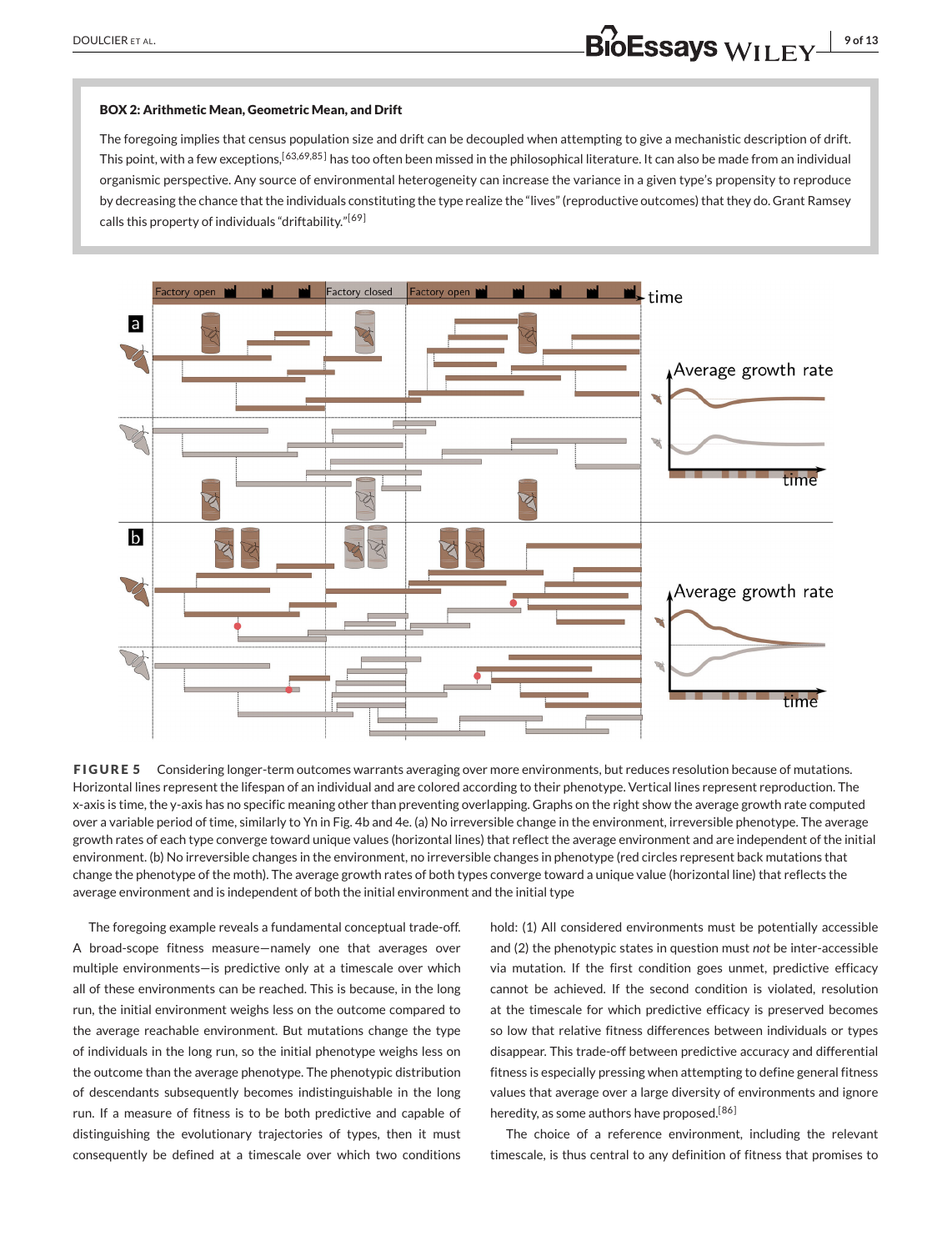inform its measurement.<sup>[87]</sup> It has been recognized in the literature that both a "long" and "short" term concept of fitness could coexist concurrently.<sup>[30,44,45,53]</sup> The examples introduced in previous sections allow us to show precisely why this is so: a fitness-based projection of long-term population growth can be made over any time-scale at which the environment is in a steady state and in which there are no irreversible changes. While there may be many fitness-based measures, it is crucial that these be constrained in two ways. First, as Game 2 makes clear, not just any arbitrarily identified reference environment will do; environments that admit irreversible changes must be barred. Second, restricting the set of permissible reference environments to those that are steady-state reversible does not ensure that different phenotypes will have different fitness.

## **STYMIED BY ECO-EVOLUTIONARY FEEDBACKS**

A further problem faced by a general fitness value that could "average out/over" the specifics of particular environments involves the existence of eco-evolutionary feedbacks. With regard to our example of peppered moths, the problem would arise if we were to stipulate that a factory's functional status (open versus closed) causally depends on the state of moths. However, examples of such feedback can be found across biological systems. Consider a pristine rainforest. The fitnesses of understory ferns with distinct character states can be compared under the assumption that the forest is at a steady state. The among-species comparisons (e.g., potential for competitive exclusion) of population ecology likewise rely on this assumption. A forest-clearing event would be an irreversible change in this context. Its occurrence would render projections based on the fitness estimates obtained in an unperturbed environment inaccurate, perhaps showing understory ferns "less fit" than some pioneer species. However, the presence of pioneer species changes the environment (e.g., by soil formation) and thus paves the way for the return of ferns during later stages of succession. Adequately comparing the fitnesses of a pioneer weed and an understory fern can only be done in a reference environment that encompasses periodic clearings and regrowth of the forest at a steady state. Examples such as this show how eco-evolutionary feedbacks further refine the constraints discussed in section 4: the inextricable coupling between changes in individuals and changes in their environments in biological populations shape what can be considered a set of inter-reachable environments (i.e. without irreversible changes). Overall, one cannot ignore feedbacks between the "ecological dynamics" that introduce new environments and the "evolutionary dynamics" that introduce new types<sup>[88]</sup>

Eco-evolutionary feedbacks constrain the choice of the reference environment because the set of accessible environments increases when new types appear. At a macroevolutionary scale, this fact, combined with resolution loss due to mutations, precludes a general definition of fitness (i.e., in an all-encompassing reference environment). To underscore this point, imagine comparing fitness values for mammals and cyanobacteria. Feedbacks require that this be done at a timescale over which even atmospheric composition changes (e.g., the

cyanobacteria-driven oxygenation event 2.4 b.v.a.)<sup>[89]</sup> are reversible. As with the toy example presented in Section 5 (Figure 5b), the average value of fitness would be the same for any individual in the biosphere because, in the long run, it would not make any difference whether starting from a cyanobacterium or a mammal. The fitnesses of all organisms across the domain of life (past, present, and future) become indistinguishable.

Recent research shows that feedbacks between the evolutionary dynamics of individuals and the ecological dynamics of their environment are ubiquitous.<sup>[90-95]</sup> Recognizing as much obliges us to deal with both environmental and phenotypic reversibility when measuring fitness. The former type of reversibility might be seen as a welcome feature insofar as it permits a general measure of fitness to escape the trap posed by Game 2 (Figure 4e). But successfully accommodating environmental reversibility also introduces phenotypic inter-accessibility. This latter type of reversibility presents a seemingly insurmountable difficulty. For maintaining phenotypic accessibility in the long term simply reintroduces the predicament due to mutation discussed in Section 5 (Figure 5b), albeit this time in a somewhat less contrived and more immediate manner. In the limit, eco-evolutionary feedbacks guarantee that averaging over all possible environments necessarily leads to an average fitness value that is one and the same for all possible individuals.

## **ORGANISM-ENVIRONMENT INTERDEPENDENCIES: CONSEQUENCES FOR FITNESS MEASURES**

The propensity interpretation of fitness posits that fitness measures the probabilistic capacity of an individual to produce offspring. This commitment provides a concept of fitness that can be invoked in causal explanations of evolutionary dynamics. Without it, fitness would be an explanatorily impotent, post hoc redescription of the living world (Section 2). However, the reproductive propensity of an individual is difficult to access, whether by means of statistical measurements on samples or via ecological knowledge of the system, and so fitness measures necessarily remain nonexhaustive summaries of this propensity (Section 3). The most salient difficulties for fitness on this interpretation arise from the fact that propensities are fundamentally relational properties of organism-environment pairings. In order to progress from descriptive statements in much delimited circumstances to explanations that enable prediction over multiple environments or individuals, reproductive outputs taken across different contexts must be adequately combined. This is often done by computing (potentially weighted) average reproductive outputs across multiple environments. Yet, as illustrated by the die-and-coins game presented in Figure 4, averaging reproductive outputs is not always adequate and may empty the value obtained of its predictive power. In particular, the strategy of averaging over all possible environments leads to erroneous results if there are *irreversible* environmental changes (Section 4). One way to alleviate this problem is to suppose that fitness measures only reflect long-term reproductive success, which occurs on a time scale over which all possible environments can be reached. However, this incurs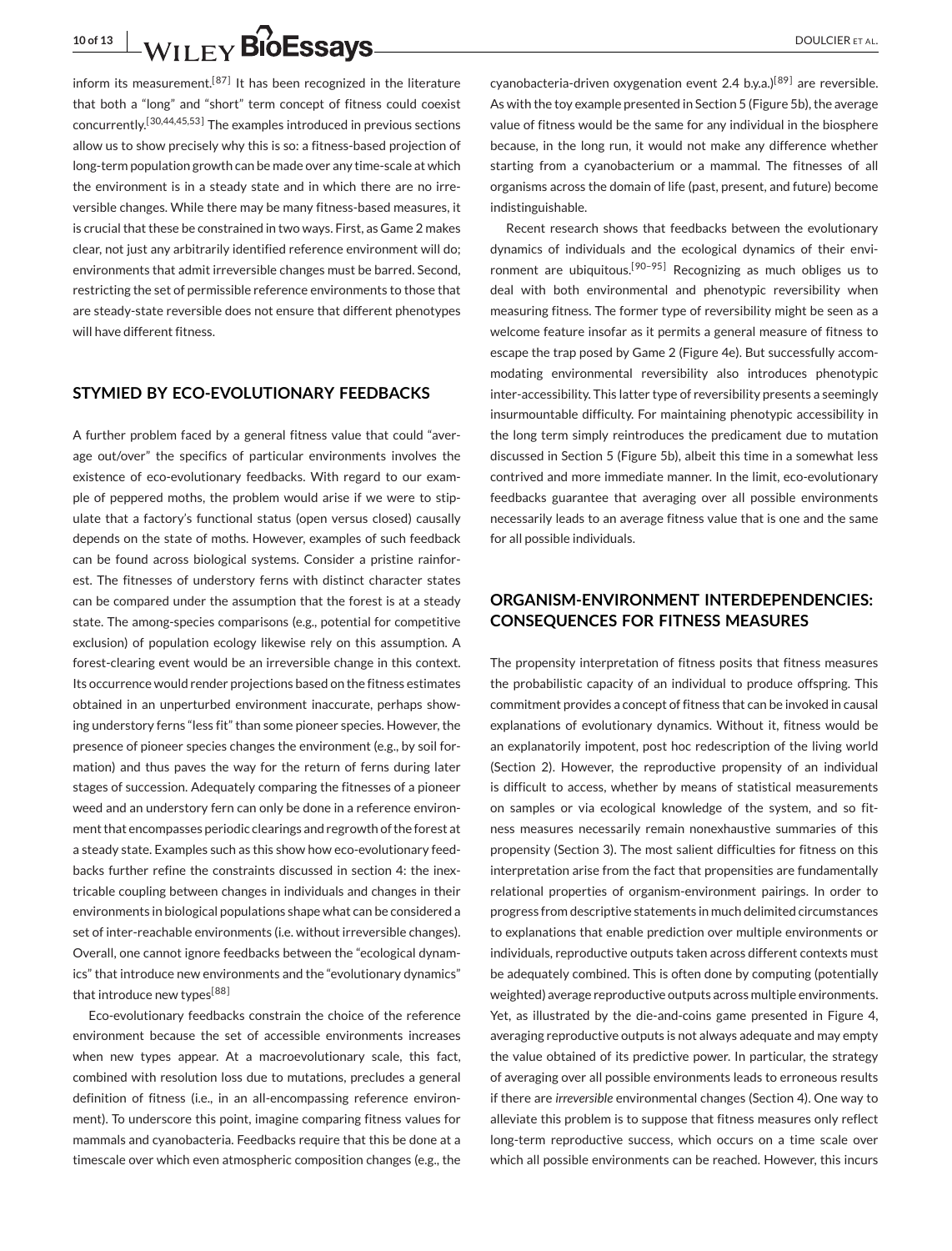a steep cost in resolution as the fitness values of similar, but different, individuals become equal (Section 5). These difficulties thwart any hope of computing a general scalar value of fitness that can distinguish selectively nonneutral differences between individuals whilst retaining its applicability as a predictor in any environment or evolutionary scenario. Indeed, feedback between the evolutionary dynamics of individuals and the ecological dynamics of their environment ensures that, in the limit, averaging over all possible environments would necessarily lead to an average fitness value for all possible individuals (Section 6).

## **CONCLUSION AND OUTLOOK: A CASE FOR ADAPTIVE DYNAMICS**

Where do we go from here? None of what has been argued above dooms the propensity interpretation of fitness. Nor should it be taken as suggesting that general evolutionary mechanisms will forever remain obscure. Our intention is to convey no more or less than the following: if fitness is to retain the central conceptual role that it currently plays in evolutionary theory—as both reflecting historical success and enabling accurate prediction of future representation then its measurement must be restricted to an intermediate number of inter-reachable environments and a timescale at which the blurring effect of mutation can be safely ignored. This proposal is not, of course, novel.<sup>[27]</sup> In practice, these constraints are already taken into account by the practitioners of adaptive dynamics. This family of methods distinguishes the ecological timescale, at which a unique measure of fitness ("invasion fitness") can be safely computed, from an evolutionary timescale that admits of prediction only via combining step-wise or "stringing together" the results of multiple ecological outcomes.<sup>[96-100]</sup> Adaptive dynamics, along with its preferred measure of fitness, is no silver bullet though. Just as classical irreversible thermodynamics is but one of the available theoretical frameworks for dealing with non-equilibrium thermodynamics, $[101]$  so, too, is adaptive dynamics but one framework with the capacity to sidestep the difficulties noted in this paper. When the pivotal assumptions of adaptive dynamics do not hold, it may very well be the case that no scalar measure of fitness can accurately explain or predict the evolutionary dynamics. In such cases, one may have to resort to a more precise summary of the reproductive propensity, such as birth and death rates.<sup>[43,44,88,102]</sup>

#### **ORCID**

*Pierrick Bourrat* https://orcid.org/0000-0002-4465-6015

#### **Notes**

- <sup>1</sup> The notion of propensity is contentious in philosophy of probability.<sup>[58]</sup> Some have tried to do away with it by proposing alternative interpretations of probabilities.<sup>[59-62]</sup> Several of these problems are inherited by the propensity interpretation of fitness.<sup>[63,64]</sup> Addressing such issues is beyond the scope of the present work.
- For the mathematically inclined reader, this game can be described by a discrete-time Markov chain with four states (blue heads, red heads, blue tails, red tails). The limit average score per round of a player (limit of  $Y_n$  for increasing n), is a linear combination of the sample average time spent in each state. The ergodic theorem (see Theorem 7.12 in Privault<sup>[80]</sup>) states

that the sample average time spent in a given state converges toward the unique stationary distribution (and thus is independent of the initial conditions) if the chain is irreducible and positive recurrent (which implies that there are no irreversible changes in state).

 $3$  The Markov chain in such a case is not irreducible, so the ergodic theorem does not apply, and the long-term score does depend on the first toss.

#### **ACKNOWLEDGMENTS**

We owe thanks to Andrew Moore, the Theory and Method in Biosciences group at The University of Sydney and anonymous reviewers for feedback at various stages of this project. We would also like to thank Charles Pence for helpful comments and discussion.

#### **DATA AVAILABILITY STATEMENT**

Data sharing is not applicable to this article as no new data were created or analyzed in this study.

#### **CONFLICT OF INTEREST**

The authors declare no conflict of interest.

#### **REFERENCES**

- 1. Abrams, M. (2012). Measured, modeled, and causal conceptions of fitness. *Front. Genet.*, *3*, 196. https://doi.org/10.3389/fgene.2012. 00196
- 2. Coulson, T., Benton, T. G., Lundberg, P., Dall, S. R. X., Kendall, B. E., & Gaillard, J.-M. (2006). Estimating individual contributions to population growth: Evolutionary fitness in ecological time. *Proc. R. Soc. B. Biol. Sci.*, *273*(1586), 547–555. https://doi.org/10.1098/rspb.2005. 3357
- 3. Dawkins, R. (1982). *The extended phenotype: The gene as the unit of selection*. Oxford University Press.
- 4. De Jong, G. (1994). The fitness of fitness concepts and the description of natural selection. *Q. Rev. Biol.*, *69*(1), 3–29. https://doi.org/10. 1086/418431
- 5. Endler, J. A. (1986). *Natural selection in the wild*. (Vol. *21*). Princeton University Press.
- 6. Griffiths, J. I., Childs, D. Z., Bassar, R. D., Coulson, T., Reznick, D. N., & Rees, M. (2020). Individual differences determine the strength of ecological interactions. *Proc. Natl. Acad. Sci. USA*, *117*(29),17068– 17073. https://eprints.whiterose.ac.uk/161577/
- 7. Hansen, T. F. (2017). On the definition and measurement of fitness in finite populations. *J. Theor. Biol.*, *419*, 36–43. https://doi.org/10.1016/ j.jtbi.2016.12.024
- 8. Metz, J. A. J., Nisbet, R. M., & Geritz, S. A. H. (1992). How should we define 'fitness' for general ecological scenarios? *Trends Ecol. Evol.*, *7*(6), 198–202. https://doi.org/10.1016/0169-5347(92)90073-K
- 9. Michod, R. E. (1999). *Darwinian Dynamics*. Princeton: Princeton University Press.
- 10. Orr, H. A. (2009). Fitness and its role in evolutionary genetics. *Nat. Rev. Genet.*, *10*(8), 531–539. https://doi.org/10.1038/nrg2603
- 11. Tuljapurkar, S., Gaillard, J.-M., & Coulson, T. (2009). From stochastic environments to life histories and back. *Philos. Trans. R. Soc. B Biol. Sci.*, *364*(1523), 1499–1509. https://doi.org/10.1098/rstb.2009. 0021
- 12. Tuljapurkar, S., Zuo, W., Coulson, T., Horvitz, C., & Gaillard, J.- M. (2020). Skewed distributions of lifetime reproductive success: Beyond mean and variance. *Ecol. Lett.*, *23*(4), 748–756. https://doi. org/10.1111/ele.13467
- 13. Van Valen, L. M. (1989). Three paradigms of evolution. *Evol. Theory*, *9*, 1–17.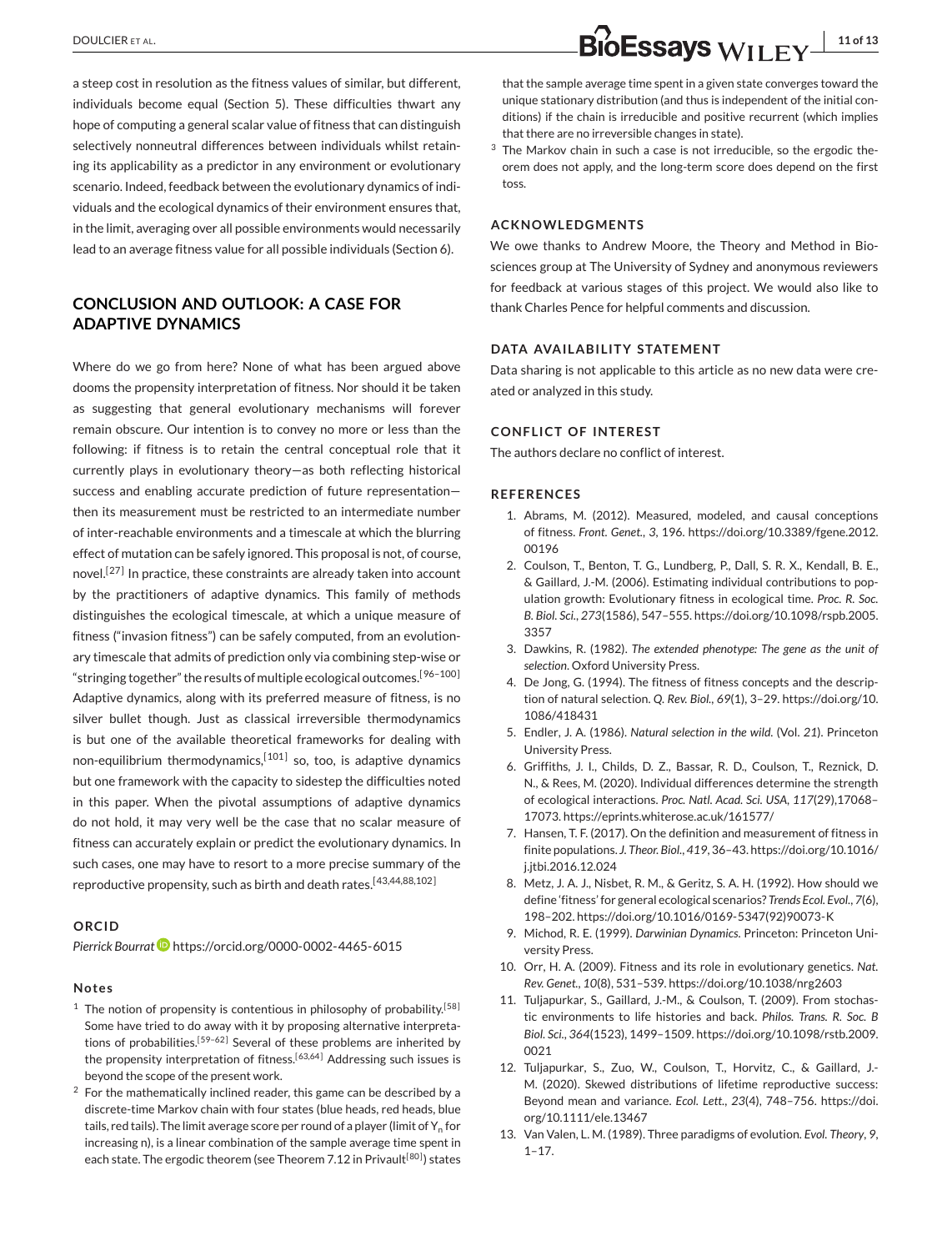## **12 of 13** N/I F V **BIOESSAVS**

- 14. Wagner, G. P. (2010). The measurement theory of fitness. *Evolution.*, *64*(5), 1358–1376. https://doi.org/10.1111/j.1558-5646.2009. 00909.x
- 15. Rosenberg, A., & Bouchard, F. (2015). Fitness. In Edward N. Zalta (ed.), *The stanford encyclopedia of philosophy*. https://plato.stanford. edu/archives/spr2020/entries/fitness
- 16. Conner, J. K., & Hartl, D. L. (2004). *A Primer of Ecological Genetics*. Sunderland, Massachusetts: Sinauer Associates Incorporated.
- 17. Stearns, S. C. (1976). Life-history tactics: A review of the ideas. *Q. Rev. Biol.*, *51*(1), 3–47. https://doi.org/10.1086/409052
- 18. Bourrat, P. (2020). Natural selection and the reference grain problem. *Stud. Hist. Philos. Sci. Part A.*, *80*:1–8. https://doi.org/10.1016/j.shpsa. 2019.03.003
- 19. Popper, K. R. (1974). Intellectual autobiography. *The Philosophy of Karl Popper*, *92*. https://ci.nii.ac.jp/naid/10004481309/
- 20. Scriven, M. (1959). Explanation and prediction in evolutionary theory: Satisfactory explanation of the past is possible even when prediction of the future is impossible. *Science*, *130*(3374), 477–482. https: //doi.org/10.1126/science.130.3374.477
- 21. Fisher, R. A. (1930). *The genetical theory of natural selection*. Oxford: The Clarendon Press.
- 22. Haldane, J. B. (1932). *The causes of evolution*. Longmans: Green & Co. Limited.
- 23. Wright, S. (1931). Evolution in Mendelian populations. *Genetics*, *6*, 97–159.
- 24. Brandon, R. N. (1978). Adaptation and evolutionary theory. *Stud. Hist. Philos. Sci. Part A.*, *9*(3), 181–206.
- 25. Brandon, R. N. (1990). *Adaptation and Environment*. Princeton, New Jersey: Princeton University Press.
- 26. Mills, S. K., & Beatty, J. H. (1979). The propensity interpretation of fitness. *Philos Sci.*, *46*(2), 263–286.
- 27. Pence, C. H., & Ramsey, G. (2013). A new foundation for the propensity interpretation of fitness. *Br J Philos Sci.*, *64*(4), 851–881. https: //doi.org/10.1093/bjps/axs037
- 28. Ramsey, G. (2006). Block fitness. *Stud. Hist. Philos. Sci. Part C: Stud. Hist. Philos. Biol. Biomed. Sci.*, *37*(3), 484–498. https://doi.org/10.1016/j. shpsc.2006.06.009
- 29. Sober, E. (1984). Fact, fiction, and fitness: A reply to rosenberg. *J. Philos.*, *81*(7), 372–383. https://doi.org/10.2307/2026292
- 30. Millstein, R. L. (2016). Probability in biology: The case of fitness. In: A. Hájek & C. R. Hitchcock (Eds.), *The Oxford Handbook of Probability and Philosophy*. (pp. 601–622). Oxford: Oxford University Press.
- 31. Smart, J. J. C. (2014). *Philosophy and Scientific Realism*. Routledge.
- 32. Manser, A. R. (1965). The concept of evolution. *Philosophy*, *40*(151), 18–34.
- 33. Williams, M. B. (1970). Deducing the consequences of evolution: A mathematical model. *J. Theor. Biol.*, *29*(3), 343–385. https://doi.org/ 10.1016/0022-5193(70)90103-7
- 34. Rosenberg, A. (1982). On the propensity definition of fitness. *Philos. Sci.*, *49*(2), 268–273. https://www.journals.uchicago.edu/doi/abs/10. 1086/289056?journalCode=phos
- 35. Rosenberg, A. (1983). Fitness. *J. Philos.*, *80*(8), 457–473. https://doi. org/10.2307/2026163
- 36. Rosenberg, A., & Williams, M. (1986). Fitness as primitive and propensity. *Philos. Sci.*, *53*(3), 412–418. https://doi.org/10.1086/ 289326
- 37. Brandon, Robert, & Beatty, John. (1984). The propensity interpretation of 'Fitness'–no interpretation is no substitute. *Philos. Sci.*, *51*(2), 342–347. https://www.journals.uchicago.edu/doi/abs/10. 1086/289184?journalCode=phos
- 38. Thoday, B. J., M. (1953). Components of fitness. *Symp. Soc. Exp. Biol.*, (7), 96–113.
- 39. Gillespie, J. H. (1974). Nautural selection for within-generation variance in offspring number. *Genetics*, *76*(3), 601–606.
- 40. Gillespie, J. H. (1977). Natural selection for variances in offspring numbers: a new evolutionary principle. *Am. Nat.*, *111*(981), 1010– 1014. https://doi.org/10.1086/283230
- 41. Gillespie, J. H. (1975). Natural selection for within-generation variance in offspring number II. Discrete haploid models. *Genetics*, *81*(2), 403–413.
- 42. Levins, R. (1968). *Evolution in changing environments: Some theoretical explorations*. Princeton, NJ: Princeton University Press.
- 43. Lewontin, R. C., & Cohen, D. (1969). On population growth in a randomly varying environment. *Proc. Natl. Acad. Sci. U S A*, *62*(4), 1056– 1060.
- 44. Beatty, J., & Finsen, S. (1989). Rethinking the propensity interpretation: A peek inside pandora's Box1. In: M. Ruse (Ed.), *What the Philosophy of Biology Is: Essays dedicated to David Hull*. (pp. 17–30). Dordrecht: Springer Netherlands. https://doi.org/10.1007/978-94-009- 1169-7\_2
- 45. Sober, E. (2001). The two faces of fitness. In: R. Singh Costas B. Krimbas, Diane B. Paul, & John Beatty (Ed.), *Thinking about evolution: Historical, philosophical, and political perspectives (Festchrifft for Richard C. Lewontin Vol. 2)*. (pp. 309–321). Cambridge: Cambridge University Press.
- 46. Matthen, M., & Ariew, A. (2002). Two ways of thinking about fitness and natural selection. *J. Philos.*, *99*(2), 55–83.
- 47. Walsh, D. M., Lewens, T., & Ariew, A. (2002). The trials of life: Natural selection and random drift. *Philos. Sci.*, *69*(3), 429–446.
- 48. Ariew, A., & Lewontin, R. C. (2004). The confusions of fitness. *Br. J. Philos. Sci.*, *55*(2), 347–363. https://doi.org/10.1093/bjps/55.2.347
- 49. Ariew, A., & Ernst, Z. (2009). What fitness can't be. *Erkenntnis*, *71*(3), 289.
- 50. Walsh, D. M. (2010). Not a sure thing: Fitness, probability, and causation. *Philos. Sci.*, *77*(2), 147–171. https://doi.org/10.1086/651320
- 51. Walsh, D. M. (2007). The pomp of superfluous causes: The interpretation of evolutionary theory. *Philos. Sci.*, *74*(3), 281–303.
- 52. Abrams, M. (2007). Fitness and propensity's annulment? *Biol. Philos.*, *22*(1), 115–130.
- 53. Abrams, M. (2009). The unity of fitness. *Philos. Sci.*, *76*(5), 750–761.
- 54. Abrams, M. (2009). Fitness "kinematics": Biological function, altruism, and organism–environment development. *Biol. Philos.*, *24*(4), 487–504. https://doi.org/10.1007/s10539-009-9153-2
- 55. Otsuka, J., Turner, T., Allen, C., & Lloyd, E. A. (2011). Why the causal view of fitness survives. *Philos. Sci.*, *78*(2), 209–224. https://doi.org/ 10.1086/659219
- 56. Millstein, R. L. (2006). Natural selection as a population-level causal process. *Br. J. Philos. Sci.*, *57*(4), 627–653.
- 57. Tuljapurkar, S. (1989). An uncertain life: Demography in random environments. *Theor. Popul. Biol.*, *35*(3), 227–294. https://doi.org/10. 1016/0040-5809(89)90001-4
- 58. Hájek, A. (2012). Interpretations of probability. In: E. N. Zalta (Ed.), *The stanford encyclopedia of philosophy*. (Winter 2012.). http://plato. stanford.edu/archives/win2012/entries/probability-interpret/
- 59. Abrams, M. (2012). Mechanistic probability. *Synthese*, *187*(2), 343– 375. https://doi.org/10.1007/s11229-010-9830-3
- 60. Lyon, A. (2011). Deterministic probability: Neither chance nor credence. *Synthese*, *182*, 413–432.
- 61. Rosenthal, J. (2010). The natural-range conception of probability. In: G. Ernst & A. Hüttemann (Eds.), *Time, chance, and reduction: Philosophical aspects of statistical mechanics*. (pp. 71–90). Cambridge, UK; New York: Cambridge University Press.
- 62. Strevens, M. (2011). Probability out of determinism. In: C. Beisbart & S. Hartman (Eds.), *Probabilities in physics*. (pp. 339–364). Oxford: Oxford University Press.
- 63. Bourrat, P. (2017). Explaining drift from a deterministic setting. *Biol. Theory.*, *12*(1), 27–38.
- 64. Godfrey-Smith, P. (2009). *Darwinian populations and natural selection*. Oxford; New York: Oxford University Press.